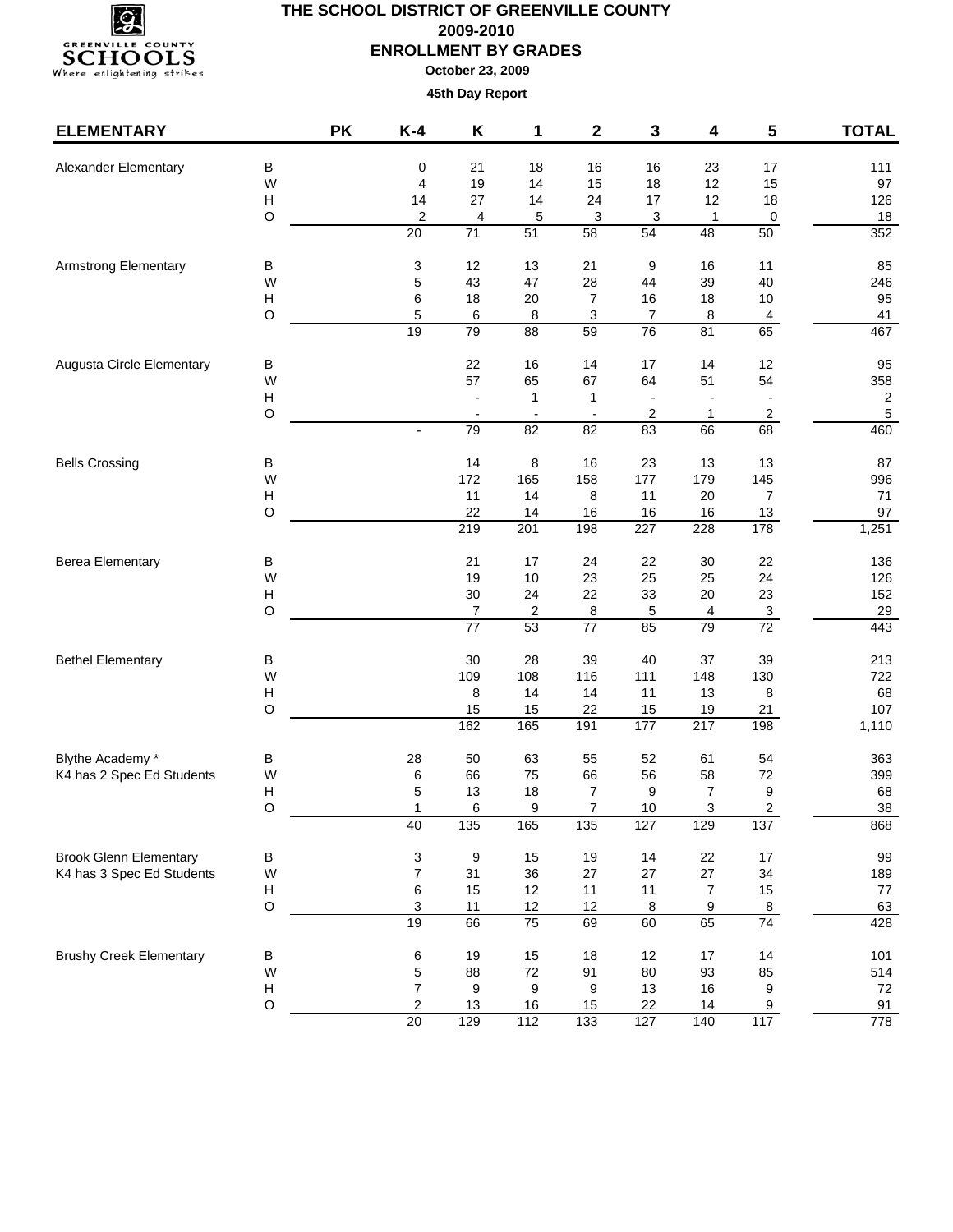

| <b>ELEMENTARY</b>                |             | <b>PK</b> | $K-4$                    | K                       | 1               | $\mathbf 2$              | 3               | 4              | 5                                | <b>TOTAL</b> |
|----------------------------------|-------------|-----------|--------------------------|-------------------------|-----------------|--------------------------|-----------------|----------------|----------------------------------|--------------|
| <b>Bryson Elementary</b>         | В           |           |                          | 23                      | 30              | 29                       | 35              | 40             | 31                               | 188          |
|                                  | W           |           |                          | 85                      | 96              | 91                       | 91              | 95             | 107                              | 565          |
|                                  | Н           |           |                          | 14                      | 18              | 10                       | 12              | 14             | $\overline{7}$                   | 75           |
|                                  | O           |           |                          | $\overline{7}$          | 7               | 11                       | 5               | 9              | 5                                | 44           |
|                                  |             |           |                          | 129                     | 151             | $\frac{1}{141}$          | $\frac{1}{143}$ | 158            | 150                              | 872          |
| <b>Buena Vista Elementary</b>    | в           |           |                          | 15                      | 23              | 18                       | 14              | 13             | 20                               | 103          |
|                                  | W           |           |                          | 76                      | 108             | 84                       | 104             | 96             | 124                              | 592          |
|                                  | н<br>O      |           |                          | $\overline{7}$<br>19    | $\overline{7}$  | 5                        | 10              | 7<br>12        | 9                                | 45           |
|                                  |             |           |                          | 117                     | 11<br>149       | $20\,$<br>$\frac{1}{27}$ | 15<br>143       | 128            | 19<br>172                        | 96<br>836    |
| <b>Chandler Creek Elementary</b> | В           |           | 1                        | 38                      | 28              | 26                       | 35              | 23             | 16                               | 167          |
|                                  | W           |           | 1                        | 89                      | 70              | 66                       | 72              | 75             | 76                               | 449          |
|                                  | н           |           | 18                       | 21                      | 33              | 37                       | 34              | 21             | 17                               | 181          |
|                                  | O           |           | $\overline{\phantom{a}}$ | 8                       | 9               | 7                        | 10              | 8              | 5                                | 47           |
|                                  |             |           | $\overline{20}$          | 156                     | 140             | 136                      | 151             | 127            | $\frac{1}{114}$                  | 844          |
| Cherrydale Elementary*           | В           |           | 13                       | 32                      | 24              | 30                       | 22              | 25             | 27                               | 173          |
|                                  | W           |           | 8                        | 12                      | 20              | 13                       | 17              | 18             | 17                               | 105          |
|                                  | н           |           | 17                       | 25                      | 25              | 18                       | 19              | $20\,$         | 11                               | 135          |
|                                  | O           |           | $\overline{\mathbf{c}}$  | $\overline{\mathbf{c}}$ | 5               | 6                        | 5               | 8              | $\,$ 5 $\,$                      | 33           |
|                                  |             |           | 40                       | 71                      | $\overline{74}$ | 67                       | 63              | 71             | 60                               | 446          |
| Child Development Center*        | В           | 23        | 258                      |                         |                 |                          |                 |                |                                  | 281          |
|                                  | W           | $10$      | 225                      |                         |                 |                          |                 |                |                                  | 235          |
|                                  | Н           | 9         | 218                      |                         |                 |                          |                 |                |                                  | 227          |
| (Note 1)                         | O           | 4<br>46   | 56<br>757                |                         |                 |                          |                 |                |                                  | 60<br>803    |
|                                  |             |           |                          |                         |                 |                          |                 |                |                                  |              |
| <b>Crestview Elementary</b>      | В<br>W      |           |                          | 21<br>45                | 18<br>58        | 26<br>69                 | 24<br>64        | 22<br>67       | 18<br>71                         | 129<br>374   |
|                                  | Н           |           |                          | 23                      | 15              | 19                       | 17              | 11             | 18                               | 103          |
|                                  | O           |           |                          | 6                       | 4               | 12                       | 13              | 7              | 4                                | 46           |
|                                  |             |           |                          | 95                      | $\overline{95}$ | 126                      | 118             | 107            | $\frac{111}{111}$                | 652          |
| Duncan Chapel Elementary         | В           |           |                          | 30                      | 31              | 24                       | 28              | 28             | 22                               | 163          |
|                                  | W           |           |                          | 53                      | 41              | 55                       | 45              | 41             | 52                               | 287          |
|                                  | Н           |           |                          | 30                      | 25              | 17                       | 22              | 26             | 20                               | 140          |
|                                  | O           |           |                          | 9                       | 12              | 7                        | 9               | $\overline{7}$ | $\boldsymbol{7}$                 | 51           |
|                                  |             |           | $\overline{\phantom{a}}$ | 122                     | 109             | $\overline{103}$         | 104             | 102            | 101                              | 641          |
| East North Street Elementary     | В           |           | 16                       | 58                      | 49              | 53                       | 61              | 53             | 62                               | 352          |
|                                  | W           |           | 5                        | 19                      | 23              | 16                       | 17              | 17             | $18$                             | 115          |
|                                  | Н<br>O      |           | 15<br>$\overline{4}$     | 21<br>10                | 27<br>11        | 20<br>$\overline{4}$     | $20\,$<br>7     | 23<br>6        | 15<br>$\boldsymbol{8}$           | 141<br>50    |
|                                  |             |           | 40                       | 108                     | 110             | 93                       | 105             | 99             | 103                              | 658          |
| Ellen Woodside Elementary        | В           |           | $\overline{7}$           | 23                      | 19              | 23                       | 16              | 21             | 22                               | 131          |
|                                  | W           |           | $\boldsymbol{9}$         | 61                      | 64              | 75                       | 69              | 69             | 87                               | 434          |
|                                  | H           |           | 3                        | 6                       | 8               | $\overline{7}$           | 5               | 9              | 4                                | 42           |
|                                  | $\mathsf O$ |           | $\mathbf{1}$             | 10                      | $\overline{4}$  | $13$                     | 6               | $\overline{7}$ | $\ensuremath{\mathsf{3}}$        | 44           |
|                                  |             |           | $\overline{20}$          | 100                     | 95              | 118                      | 96              | 106            | $\frac{116}{116}$                | 651          |
| Fork Shoals Elementary           | В           |           |                          | 14                      | 10              | 11                       | 10              | 12             | 21                               | 78           |
|                                  | W           |           |                          | 68                      | 80              | 91                       | 115             | 120            | 101                              | 575          |
|                                  | Н           |           |                          | 10                      | $10$            | 4                        | 6               | 8              | 8                                | 46           |
|                                  | O           |           |                          | 10<br>102               | 9<br>109        | 5<br>$\overline{111}$    | 5<br>136        | 6<br>146       | $\ensuremath{\mathsf{3}}$<br>133 | 38<br>737    |
|                                  |             |           |                          |                         |                 |                          |                 |                |                                  |              |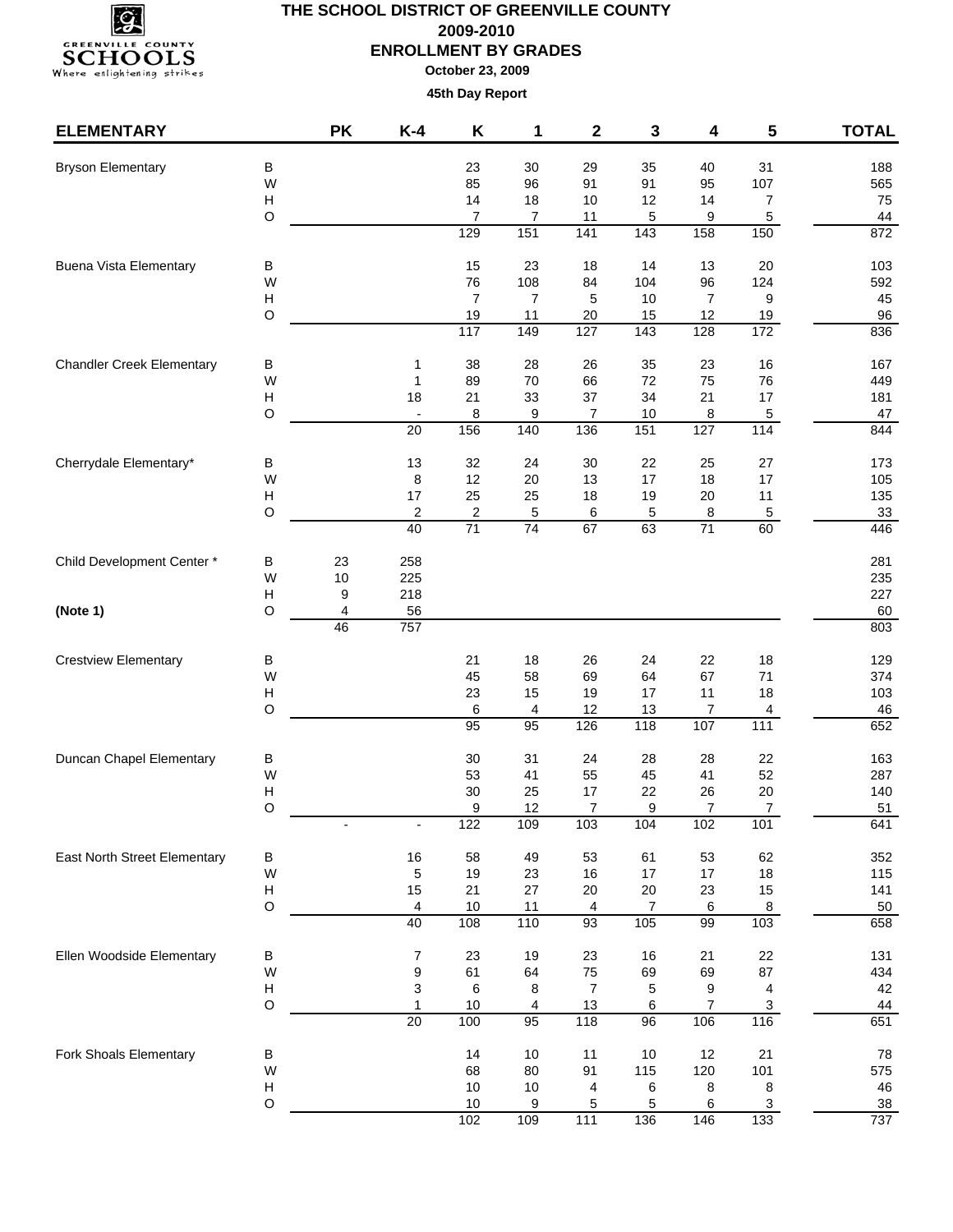

| <b>ELEMENTARY</b>                             |                  | <b>PK</b>                | $K-4$                                    | Κ                    | 1                    | $\mathbf 2$                     | 3                    | 4                | 5                                           | <b>TOTAL</b>     |
|-----------------------------------------------|------------------|--------------------------|------------------------------------------|----------------------|----------------------|---------------------------------|----------------------|------------------|---------------------------------------------|------------------|
| Fountain Inn Elementary                       | В                |                          | 7                                        | 25                   | 34                   | 33                              | 35                   | 36               | 31                                          | 201              |
| K4 has 1 Spec Ed Student                      | W                |                          | 9                                        | 61                   | 60                   | 92                              | 89                   | 96               | 97                                          | 504              |
|                                               | н                |                          | 3                                        | 10                   | 6                    | 6                               | 6                    | 7                | 8                                           | 46               |
|                                               | $\circ$          |                          | $\blacksquare$                           | 6<br>102             | 15                   | 5                               | 5                    | 4                | 9                                           | 44<br>795        |
|                                               |                  |                          | 19                                       |                      | 115                  | 136                             | $\overline{135}$     | $\frac{1}{143}$  | $\frac{1}{145}$                             |                  |
| <b>Gateway Elementary</b>                     | В                |                          | $\overline{2}$                           | 14                   | 9                    | 11                              | 14                   | 10               | 12                                          | 72               |
| K4 has 1 Spec Ed Student                      | W<br>н           |                          | 34<br>$\mathbf{1}$                       | 78<br>3              | 72<br>$10$           | 91<br>8                         | 78<br>12             | 78<br>7          | 83<br>6                                     | 514<br>47        |
|                                               | $\hbox{O}$       |                          | $\overline{c}$                           | 9                    | 5                    | 6                               | 3                    | 4                | 6                                           | 35               |
|                                               |                  |                          | 39                                       | 104                  | 96                   | 116                             | 107                  | 99               | 107                                         | 668              |
| Greenbrier Elementary*                        | в                | 1                        | 7                                        | 33                   | 42                   | 44                              | 41                   | 45               | 48                                          | 261              |
| K3 has 3 Spec Ed Students                     | W                | 2                        | $10$                                     | 61                   | 66                   | 73                              | 63                   | 58               | 71                                          | 404              |
| K4 has 3 Spec Ed students                     | н                | $\overline{a}$           | 6                                        | 8                    | 24                   | 12                              | 16                   | 20               | 6                                           | 92               |
|                                               | $\mathsf O$      | $\overline{\phantom{a}}$ | 2                                        | 12                   | 16                   | 12                              | 11                   | 10               | 10                                          | 73               |
|                                               |                  | 3                        | 25                                       | 114                  | 148                  | 141                             | $\frac{1}{131}$      | $\overline{133}$ | 135                                         | 830              |
| Grove Elementary                              | В                |                          |                                          | 41                   | 47                   | 51                              | 53                   | 56               | 51                                          | 299              |
|                                               | W                |                          |                                          | 21                   | 16                   | 16                              | 14                   | 21               | 22                                          | 110              |
|                                               | н<br>$\circ$     |                          |                                          | 38                   | 33                   | 37                              | 30                   | 29               | 27                                          | 194              |
|                                               |                  |                          | $\overline{\phantom{a}}$                 | 9<br>109             | 6<br>102             | 3<br>107                        | 4<br>101             | 3<br>109         | 5<br>$\frac{105}{105}$                      | $30\,$<br>633    |
|                                               |                  |                          |                                          |                      |                      |                                 |                      |                  |                                             |                  |
| Heritage Elementary *                         | в                | 1                        |                                          | 5                    | 7                    | 7                               | 7                    | 10               | 5                                           | 42               |
| K3 has 7 Spec Ed students                     | W                | 6                        | 18                                       | 79                   | 85                   | 69                              | 73                   | 90               | 103                                         | 523              |
| K4 has 1 Spec Ed students                     | н<br>$\circ$     | 1<br>$\overline{a}$      | $\mathbf{1}$<br>$\overline{\phantom{a}}$ | 3<br>$\overline{7}$  | 3<br>$\overline{7}$  | 3<br>11                         | 4<br>$\overline{7}$  | 4<br>5           | $\overline{c}$<br>$\ensuremath{\mathsf{3}}$ | 21<br>40         |
|                                               |                  | 8                        | 19                                       | 94                   | 102                  | 90                              | 91                   | 109              | $\frac{1}{113}$                             | 626              |
|                                               | B                |                          | 15                                       |                      | 48                   | 48                              |                      | 55               |                                             |                  |
| Hollis Academy *<br>K4 has 6 Spec Ed students | W                | 1<br>2                   | $\overline{7}$                           | 52<br>$\overline{7}$ | 13                   | $\overline{4}$                  | 38<br>$\overline{7}$ | 12               | 46<br>12                                    | 303<br>64        |
|                                               | Н                | $\overline{\phantom{0}}$ | 21                                       | 16                   | 25                   | 21                              | 10                   | 11               | 18                                          | 122              |
|                                               | $\circ$          | $\overline{a}$           | $\mathbf{1}$                             | 12                   | $\overline{7}$       | 3                               | $\overline{7}$       | 4                | $\ensuremath{\mathsf{3}}$                   | 37               |
|                                               |                  | 3                        | 44                                       | 87                   | 93                   | $\overline{76}$                 | 62                   | $\overline{82}$  | 79                                          | 526              |
| Lake Forest Elementary                        | В                |                          | 10                                       | 25                   | 16                   | 18                              | 15                   | 20               | 29                                          | 133              |
|                                               | W                |                          | 9                                        | 54                   | 65                   | 52                              | 56                   | 64               | 50                                          | 350              |
|                                               | Н                |                          | 14                                       | 27                   | 28                   | 31                              | 28                   | 28               | 16                                          | 172              |
|                                               | $\circ$          |                          | $\overline{7}$                           | 23                   | 19                   | 15                              | 17                   | 18               | 17                                          | 116              |
|                                               |                  |                          | 40                                       | 129                  | 128                  | 116                             | 116                  | 130              | $\frac{1}{12}$                              | $\overline{771}$ |
| Mauldin Elementary *                          | В                | 1                        | 1                                        | 44                   | 44                   | 41                              | 35                   | 43               | 53                                          | 262              |
| K3 has 1 Spec Ed students                     | W                | $\overline{a}$           | 4                                        | 81                   | 94                   | 84                              | 81                   | 90               | 110                                         | 544              |
| K4 has 4 Spec Ed students                     | Н<br>$\mathsf O$ | $\overline{a}$           | $\mathbf{1}$<br>$\overline{\phantom{a}}$ | 10<br>22             | 10<br>20             | $10$<br>29                      | 8<br>16              | 11<br>22         | 12<br>21                                    | 62<br>130        |
|                                               |                  | $\mathbf{1}$             | $6\phantom{1}$                           | 157                  | 168                  | 164                             | 140                  | 166              | 196                                         | 998              |
| Mitchell Road Elementary                      |                  |                          | $10$                                     | 26                   | 30                   | 22                              | 28                   | 26               | $20\,$                                      | 162              |
|                                               | В<br>W           |                          | 8                                        | 35                   | 51                   | 48                              | 36                   | 49               | 39                                          | 266              |
|                                               | н                |                          | 17                                       | 11                   | 18                   | 9                               | 17                   | 6                | 10                                          | 88               |
|                                               | $\hbox{O}$       |                          | $\sqrt{5}$                               | 11                   | 5                    | 10                              | 11                   | 8                | 8                                           | 58               |
|                                               |                  | $\blacksquare$           | 40                                       | 83                   | 104                  | 89                              | 92                   | 89               | $\overline{77}$                             | $\overline{574}$ |
| Monaview Elementary                           | В                |                          | $\boldsymbol{2}$                         | 7                    | 8                    | 21                              | 13                   | 18               | 21                                          | 90               |
|                                               | W                |                          | $10$                                     | 33                   | 33                   | 24                              | 26                   | 36               | 27                                          | 189              |
|                                               | н                |                          | 25                                       | 48                   | 50                   | 36                              | 42                   | 44               | 33                                          | 278              |
|                                               | $\mathsf O$      | $\overline{\phantom{a}}$ | $\ensuremath{\mathsf{3}}$<br>40          | $\sqrt{5}$<br>93     | $\overline{c}$<br>93 | $\mathbf{1}$<br>$\overline{82}$ | $\mathbf{3}$<br>84   | 3<br>101         | $\overline{2}$<br>83                        | 19<br>576        |
|                                               |                  |                          |                                          |                      |                      |                                 |                      |                  |                                             |                  |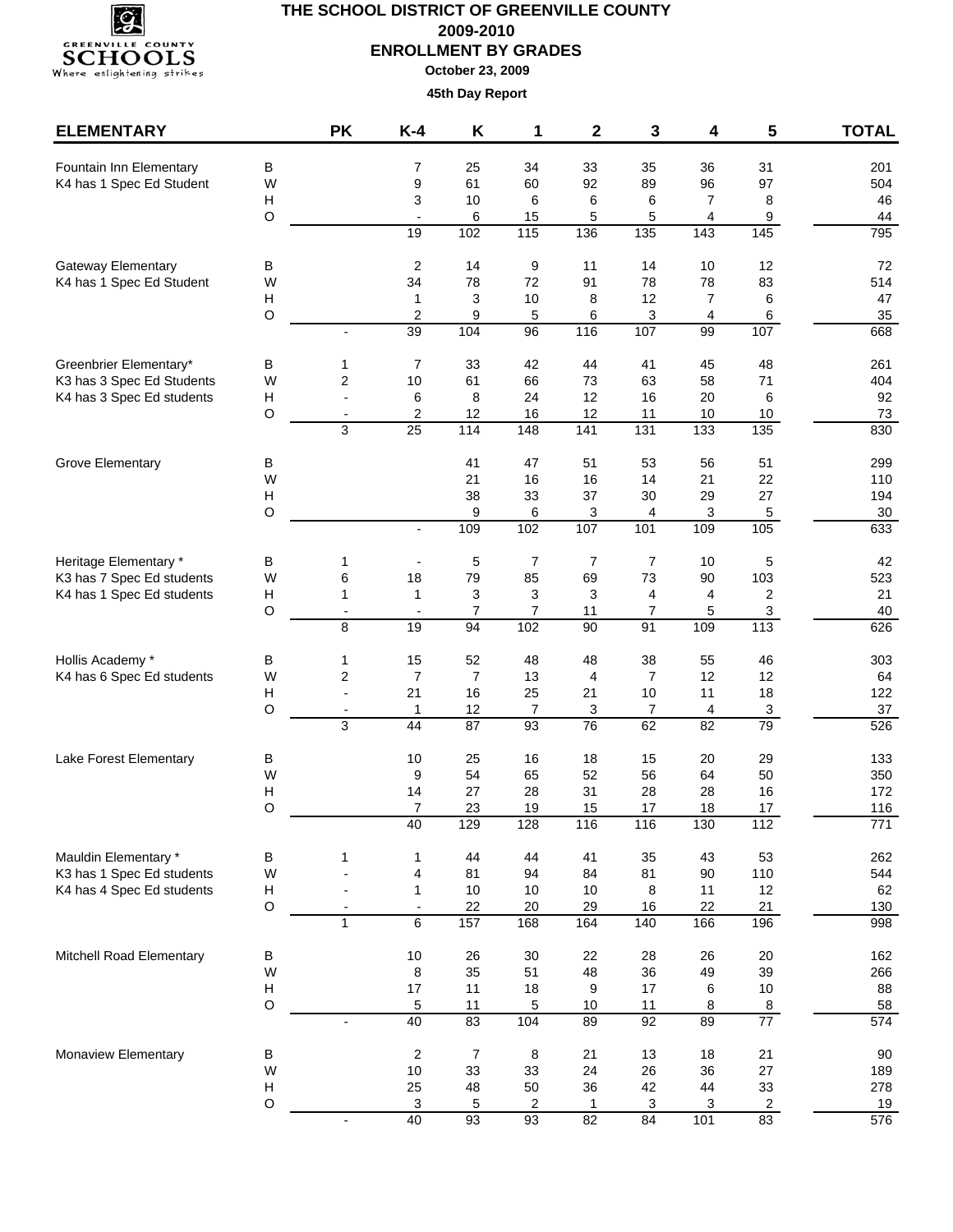

| <b>ELEMENTARY</b>          |                           | <b>PK</b> | $K-4$                    | Κ                         | 1                | 2                | 3                        | 4                | 5                       | <b>TOTAL</b>     |
|----------------------------|---------------------------|-----------|--------------------------|---------------------------|------------------|------------------|--------------------------|------------------|-------------------------|------------------|
| Mountain View Elementary   | B                         |           | $\mathbf{1}$             | $\mathbf 5$               | 9                | $\overline{2}$   | 3                        | 5                | 8                       | 33               |
|                            | W                         |           | 30                       | 91                        | 102              | 127              | 116                      | 122              | 122                     | 710              |
|                            | Н                         |           | 5                        | 3                         | $\mathbf{1}$     | $\overline{7}$   | 5                        | 5                | 6                       | 32               |
|                            | $\circ$                   |           | $\boldsymbol{2}$         | 11                        | 8                | 6                | 2                        | 2                | 5                       | 36               |
|                            |                           |           | 38                       | 110                       | 120              | 142              | 126                      | 134              | 141                     | 811              |
| Oakview Elementary *       | В                         |           | $\mathbf{1}$             | 17                        | 19               | 20               | 16                       | 26               | 28                      | 127              |
| K4 has 6 Spec Ed students  | W                         |           | 5                        | 145                       | 165              | 156              | 147                      | 163              | 174                     | 955              |
|                            | H                         |           | $\mathbf{1}$             | 3                         | $\overline{7}$   | 4                | 12                       | 14               | $\overline{7}$          | 48               |
|                            | $\circ$                   |           | $\boldsymbol{2}$         | 24                        | 34               | 34               | 26                       | 21               | 22                      | 163              |
|                            |                           |           | $\overline{9}$           | 189                       | $\overline{225}$ | 214              | 201                      | $\overline{224}$ | 231                     | 1,293            |
| Paris Elementary           | В                         |           |                          | 10                        | 6                | 14               | $\,6\,$                  | 6                | 8                       | 50               |
|                            | W                         |           |                          | 52                        | 77               | 75               | 66                       | 76               | 76                      | 422              |
|                            | H                         |           |                          | 12                        | 13               | $\overline{7}$   | 10                       | $\overline{7}$   | $\overline{\mathbf{c}}$ | 51               |
|                            | $\circ$                   |           |                          | 6                         | 4                | 12               | 4                        | 9                | $\overline{\mathbf{c}}$ | 37               |
|                            |                           |           |                          | 80                        | 100              | 108              | 86                       | $\overline{98}$  | $\overline{88}$         | 560              |
| Pelham Road Elementar      | В                         |           |                          | 5                         | 7                | 17               | 19                       | 16               | 12                      | 76               |
|                            | W                         |           |                          | 85                        | 79               | $77$             | 71                       | $71$             | 81                      | 464              |
|                            | H                         |           |                          | 5                         | 6                | 6                | $\overline{7}$           | $\overline{7}$   | $\boldsymbol{9}$        | 40               |
|                            | $\circ$                   |           |                          | 16                        | 13               | 11               | 9                        | $\overline{7}$   | 13                      | 69               |
|                            |                           |           |                          | $\frac{111}{111}$         | 105              | $\frac{111}{11}$ | 106                      | 101              | 115                     | 649              |
| Plain Elementary           | В                         |           |                          | 26                        | 22               | 29               | 27                       | 27               | 26                      | 157              |
|                            | W                         |           |                          | 116                       | 102              | 112              | 102                      | 131              | 110                     | 673              |
|                            | H                         |           |                          | 10                        | 8                | 10               | 8                        | 10               | 12                      | 58               |
|                            | $\circ$                   |           |                          | 14                        | 16               |                  | 4                        |                  | 12                      | 57               |
|                            |                           |           |                          | 166                       | 148              | 3<br>154         | 141                      | 8<br>176         | 160                     | 945              |
| Robert E Cashion Elem.     | B                         |           | 8                        | 49                        | 43               | 42               | 54                       | 49               | 49                      | 294              |
|                            | W                         |           | 5                        | 39                        | 46               | 35               | 42                       | 32               | 32                      | 231              |
|                            | H                         |           | 6                        | 17                        | 20               | 11               | 5                        | 17               | 12                      | 88               |
|                            | $\circ$                   |           | $\mathbf{1}$             | $10$                      | 6                | 9                | 4                        | 6                | $\,$ 5 $\,$             | 41               |
|                            |                           |           | $\overline{20}$          | 115                       | 115              | 97               | 105                      | 104              | $\overline{98}$         | 654              |
| Rudolph Gordon Elem *      | В                         |           |                          | 4                         | 8                | 8                | 11                       | 8                | 10                      | 49               |
|                            | W                         |           |                          | 68                        | 81               | 76               | 57                       | 68               | 45                      | 395              |
|                            | H                         |           |                          | 7                         | 4                | 1                | 2                        | 3                | 3                       | 20               |
|                            | $\circ$                   |           |                          | 9                         | 9                | 8                | 9                        | 7                | $\overline{7}$          | 49               |
|                            |                           |           |                          | 88                        | 102              | 93               | 79                       | 86               | 65                      | 513              |
| Sara Collins Elementary    | B                         |           |                          | 38                        | 35               | 34               | 37                       | 45               | 33                      | 222              |
|                            | W                         |           |                          | 73                        | 76               | 68               | 85                       | $72\,$           | 82                      | 456              |
|                            | H                         |           |                          | 6                         | 5                | 9                | 12                       | 5                | 5                       | 42               |
|                            | $\circ$                   |           |                          | 7                         | 9                | 12               | 6                        | 8                | $\mathfrak{S}$          | 45               |
|                            |                           |           | $\overline{\phantom{a}}$ | 124                       | 125              | 123              | 140                      | 130              | 123                     | 765              |
| Simpsonville Elementary *  | В                         |           | 3                        | 23                        | 20               | 28               | 28                       | 20               | 25                      | 147              |
| K4 has 5 Spec Ed students  | W                         |           | 6                        | 75                        | 84               | 65               | 68                       | $77\,$           | 89                      | 464              |
|                            | Н                         |           | $\mathbf{1}$             | 16                        | 16               | 13               | 18                       | $10$             | $10$                    | 84               |
|                            | $\hbox{O}$                |           | $\mathbf{1}$             | 10                        | 9                | 17               | 11                       | 11               | 11                      | 70               |
|                            |                           |           | $\overline{11}$          | 124                       | 129              | 123              | 125                      | 118              | $\overline{135}$        | 765              |
| <b>Skyland Elementary</b>  | $\sf B$                   |           | $\boldsymbol{2}$         | $\overline{\mathbf{4}}$   | $\mathbf{1}$     | $\mathbf{1}$     | 3                        | $\mathbf{1}$     | $\,6$                   | 18               |
| K4 has 3 Spec Ed students  | W                         |           | 33                       | 72                        | 96               | 95               | 78                       | 85               | 88                      | 547              |
|                            | H                         |           | 4                        | 9                         | $10$             | 4                | 5                        | 6                | $\mathbf{1}$            | 39               |
|                            | $\circ$                   |           | $\mathbf{1}$<br>40       | 3<br>88                   | 6<br>113         | 2<br>102         | 5<br>91                  | 2<br>94          | $\mathbf{2}$<br>97      | 21<br>625        |
|                            |                           |           |                          |                           |                  |                  |                          |                  |                         |                  |
| Slater Marietta Elementary | B                         |           |                          | $\blacksquare$            | 1                | 3                | $\overline{\phantom{a}}$ | $\overline{c}$   | $\blacksquare$          | $\,6\,$          |
|                            | W                         |           | 31                       | 62                        | 67               | 68               | 70                       | 68               | 66                      | 432              |
|                            | $\boldsymbol{\mathsf{H}}$ |           | 7                        | $\ensuremath{\mathsf{3}}$ | $\overline{7}$   | 3                | $\boldsymbol{9}$         | 5                | 8                       | 42               |
|                            | $\circ$                   |           | 1                        | $\mathbf{1}$              | 1                | 3                | 1                        | 2                |                         | $\boldsymbol{9}$ |
|                            |                           |           | 39                       | 66                        | $\overline{76}$  | $\overline{77}$  | 80                       | $\overline{77}$  | $\overline{74}$         | 489              |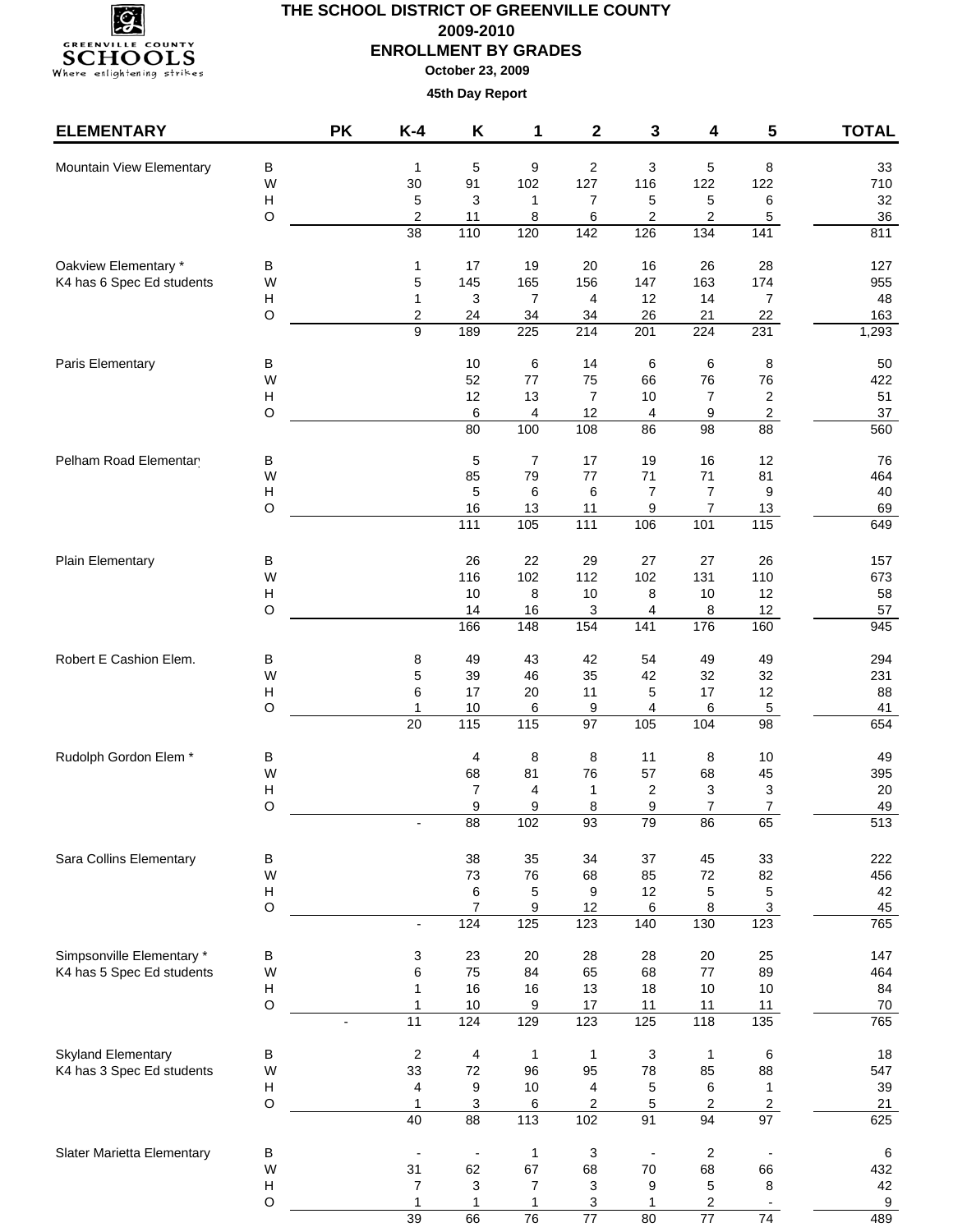| <u>g</u><br><b>GREENVILLE COUNTY</b><br><b>SCHOOLS</b><br>Where enlightening strikes |    | THE SCHOOL DISTRICT OF GREENVILLE COUNTY<br>2009-2010<br><b>ENROLLMENT BY GRADES</b><br><b>October 23, 2009</b> |                 |                |              |   |  |   |              |  |  |  |
|--------------------------------------------------------------------------------------|----|-----------------------------------------------------------------------------------------------------------------|-----------------|----------------|--------------|---|--|---|--------------|--|--|--|
|                                                                                      |    |                                                                                                                 | 45th Day Report |                |              |   |  |   |              |  |  |  |
| <b>ELEMENTARY</b>                                                                    | РK | $K-4$                                                                                                           | K               | $\overline{1}$ | $\mathbf{2}$ | 3 |  | 5 | <b>TOTAL</b> |  |  |  |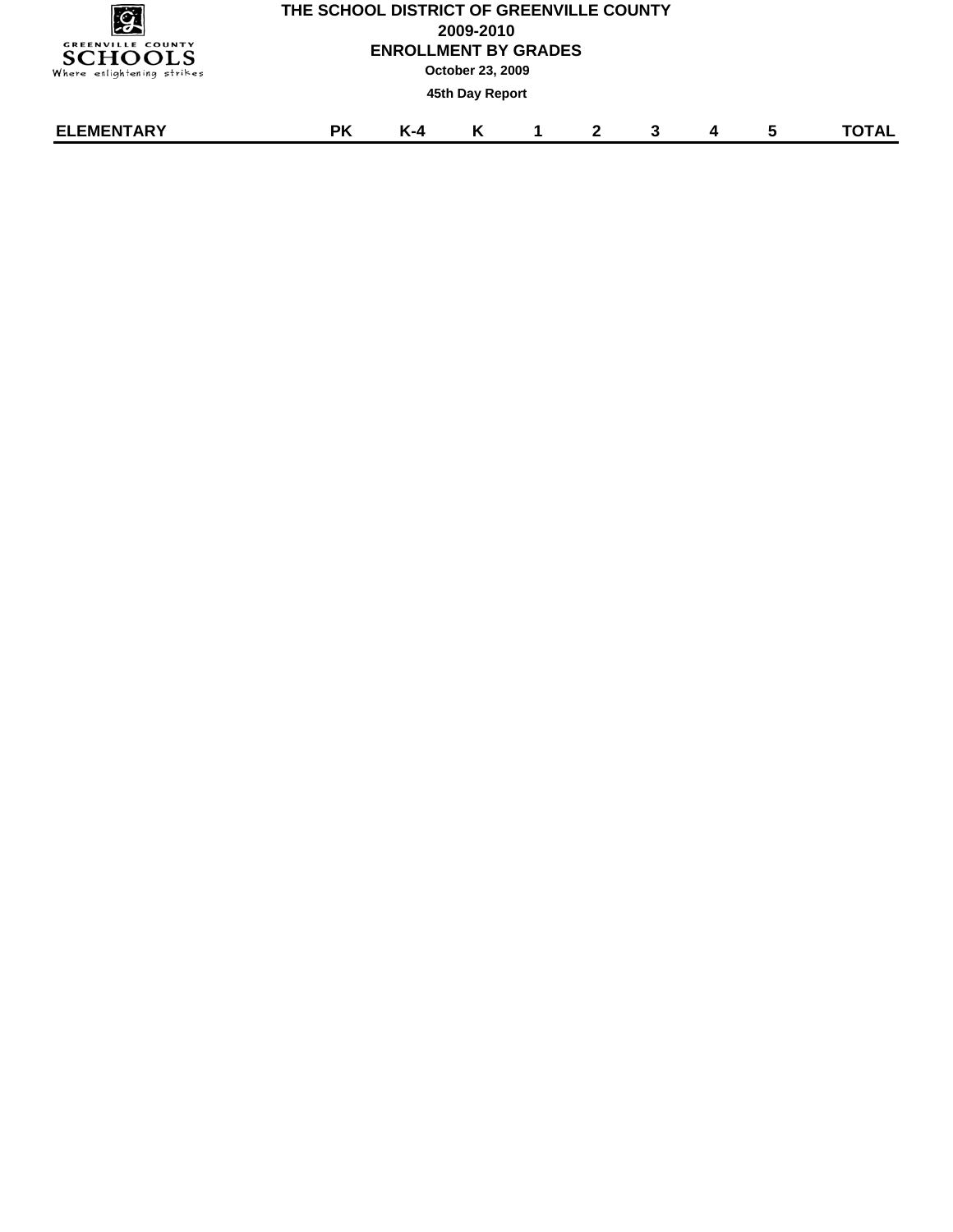

| <b>ELEMENTARY</b>              |                                      | <b>PK</b>    | $K-4$                          | Κ                                       | 1                             | $\mathbf 2$                  | 3                    | 4                             | 5                             | <b>TOTAL</b>     |
|--------------------------------|--------------------------------------|--------------|--------------------------------|-----------------------------------------|-------------------------------|------------------------------|----------------------|-------------------------------|-------------------------------|------------------|
| <b>Sterling School</b>         | В                                    |              | 20                             | 20                                      | 21                            | 6                            | 14                   | $\mathbf 1$                   | $\overline{4}$                | 86               |
| K4 has 1 Spec Ed students      | W                                    |              | 4                              | 14                                      | 22                            | 24                           | 80                   | 69                            | 66                            | 279              |
|                                | $\boldsymbol{\mathsf{H}}$<br>O       |              | 4<br>4                         | $\mathbf{1}$<br>$\overline{\mathbf{c}}$ | $\overline{\phantom{a}}$<br>3 | $\overline{2}$               | $\blacksquare$<br>11 | $\overline{\phantom{a}}$<br>5 | $\blacksquare$<br>$\,$ 5 $\,$ | $\sqrt{5}$<br>32 |
|                                |                                      |              | $\overline{32}$                | $\overline{37}$                         | 46                            | $\overline{32}$              | 105                  | $\overline{75}$               | 75                            | 402              |
| Stone Academy *                | В                                    |              | $\mathbf{1}$                   | 15                                      | 18                            | 19                           | 16                   | 29                            | 21                            | 119              |
| K3 has 1 Spec Ed students      | W                                    | 1            | 4                              | 43                                      | 73                            | $70\,$                       | 63                   | 79                            | 68                            | 401              |
| K4 has 8 Spec Ed students      | Н                                    |              | $\overline{2}$                 | 10                                      | 2                             | 5                            | 6                    | $\blacksquare$                | $\overline{4}$                | 29               |
|                                | $\circ$                              | $\mathbf{1}$ | $\mathbf{1}$<br>$\overline{8}$ | $\mathbf{1}$<br>69                      | $\overline{7}$<br>100         | 8<br>102                     | 11<br>96             | $\overline{7}$<br>115         | 4<br>97                       | 39<br>588        |
|                                |                                      |              |                                |                                         |                               |                              |                      |                               |                               |                  |
| Sue Cleveland Elementary       | В<br>W                               |              |                                | 32<br>60                                | 24<br>47                      | 28<br>48                     | 36<br>52             | 42<br>49                      | 30<br>50                      | 192<br>306       |
|                                | $\boldsymbol{\mathsf{H}}$            |              |                                | 2                                       | 3                             | $\overline{\mathbf{c}}$      | $\overline{c}$       | $\overline{\mathbf{c}}$       | $\blacksquare$                | 11               |
|                                | O                                    |              |                                | $\overline{7}$                          | 12                            | 5                            | 3                    | 4                             | 5                             | 36               |
|                                |                                      |              | $\frac{1}{2}$                  | 101                                     | 86                            | 83                           | 93                   | $\overline{97}$               | 85                            | 545              |
| <b>Summit Drive Elementary</b> | B                                    |              | 3                              | 13                                      | 9                             | 18                           | $\overline{7}$       | 15                            | 11                            | 76               |
|                                | W                                    |              | 4                              | 28                                      | 38                            | 28                           | 27                   | 33                            | 30                            | 188              |
|                                | $\boldsymbol{\mathsf{H}}$<br>O       |              | 11<br>$\mathbf{1}$             | $20\,$<br>6                             | 13<br>4                       | 13<br>6                      | 5<br>4               | 9<br>2                        | $\overline{7}$<br>4           | 78<br>27         |
|                                |                                      |              | 19                             | 67                                      | 64                            | 65                           | 43                   | 59                            | 52                            | 369              |
| <b>Taylors Elementary</b>      | В                                    |              |                                | 23                                      | 24                            | 22                           | 26                   | 34                            | 25                            | 154              |
|                                | W                                    |              |                                | 83                                      | 78                            | 71                           | 89                   | 55                            | 70                            | 446              |
|                                | $\boldsymbol{\mathsf{H}}$            |              |                                | 14                                      | 18                            | 9                            | 11                   | 12                            | 9                             | 73               |
|                                | O                                    |              | $\blacksquare$                 | 20<br>140                               | 13<br>133                     | 11<br>113                    | 12<br>138            | 9<br>110                      | 10<br>114                     | 75<br>748        |
|                                |                                      |              |                                |                                         |                               |                              |                      |                               |                               |                  |
| Thomas E Kerns Elementary      | В<br>W                               |              |                                | 57<br>19                                | 65<br>17                      | 72<br>16                     | 64<br>16             | 66<br>25                      | 48<br>21                      | 372<br>114       |
|                                | $\boldsymbol{\mathsf{H}}$            |              |                                | 21                                      | 8                             | 14                           | 19                   | 11                            | 14                            | 87               |
|                                | O                                    |              |                                | $\overline{7}$                          | 2                             | 6                            | 6                    | $\overline{\mathbf{c}}$       | 4                             | 27               |
|                                |                                      |              | $\frac{1}{2}$                  | 104                                     | 92                            | 108                          | 105                  | 104                           | $\overline{87}$               | 600              |
| <b>Tigerville Elementary</b>   | В                                    |              |                                | 1                                       | 4                             |                              | $\sqrt{2}$           | 4                             |                               | 11               |
|                                | W                                    |              | 19                             | 41                                      | 38                            | 49                           | 49                   | 53                            | 52                            | 301              |
|                                | Н<br>$\Omega$                        |              |                                | 3                                       | っ                             | $\overline{\mathbf{c}}$<br>1 | $\blacksquare$<br>1  | 3<br>1                        | 1<br>4                        | 6<br>13          |
|                                |                                      |              | 20                             | 45                                      | 44                            | 52                           | 52                   | 61                            | 57                            | 331              |
| Washington Center              | B                                    |              |                                | 1                                       | 3                             | 4                            | 3                    | 3                             | $\overline{\mathbf{4}}$       | $18$             |
|                                | W                                    |              |                                | 1                                       | 4                             | 4                            | 8                    | 6                             | 6                             | 29               |
|                                | $\boldsymbol{\mathsf{H}}$<br>$\circ$ |              |                                |                                         | 3                             | $\overline{\mathbf{c}}$      | 3                    |                               |                               | $\bf 8$          |
|                                |                                      |              |                                | $\overline{2}$                          | 10                            | 10                           | $\overline{14}$      | $\overline{9}$                | 10                            | 55               |
| Welcome Elementary             | В                                    |              |                                | 38                                      | 26                            | 46                           | 41                   | 42                            | 29                            | 222              |
|                                | W                                    |              |                                | 43                                      | 26                            | 30                           | 35                   | 28                            | 34                            | 196              |
|                                | $\boldsymbol{\mathsf{H}}$            |              |                                | 33                                      | 24                            | 39                           | 25                   | $37\,$                        | 17                            | 175              |
|                                | O                                    |              | $\overline{\phantom{a}}$       | 9<br>123                                | 6<br>$\overline{82}$          | 5<br>120                     | 2<br>$\frac{103}{2}$ | 7<br>114                      | $\overline{3}$<br>83          | 32<br>625        |
|                                |                                      |              |                                |                                         |                               |                              |                      |                               |                               |                  |
| Westcliffe Elementary          | В                                    |              | 1                              | 15                                      | 9                             | 13                           | $\overline{7}$       | 10                            | $\overline{7}$                | 62               |
|                                | W<br>$\boldsymbol{\mathsf{H}}$       |              | 14<br>5                        | 15<br>14                                | 18<br>18                      | 22<br>14                     | 18<br>11             | 23<br>15                      | 12<br>15                      | 122<br>92        |
|                                | $\mathsf O$                          |              |                                | 5                                       | 8                             | 2                            |                      | 2                             |                               | 17               |
|                                |                                      |              | $\overline{20}$                | 49                                      | 53                            | 51                           | 36                   | 50                            | 34                            | 293              |